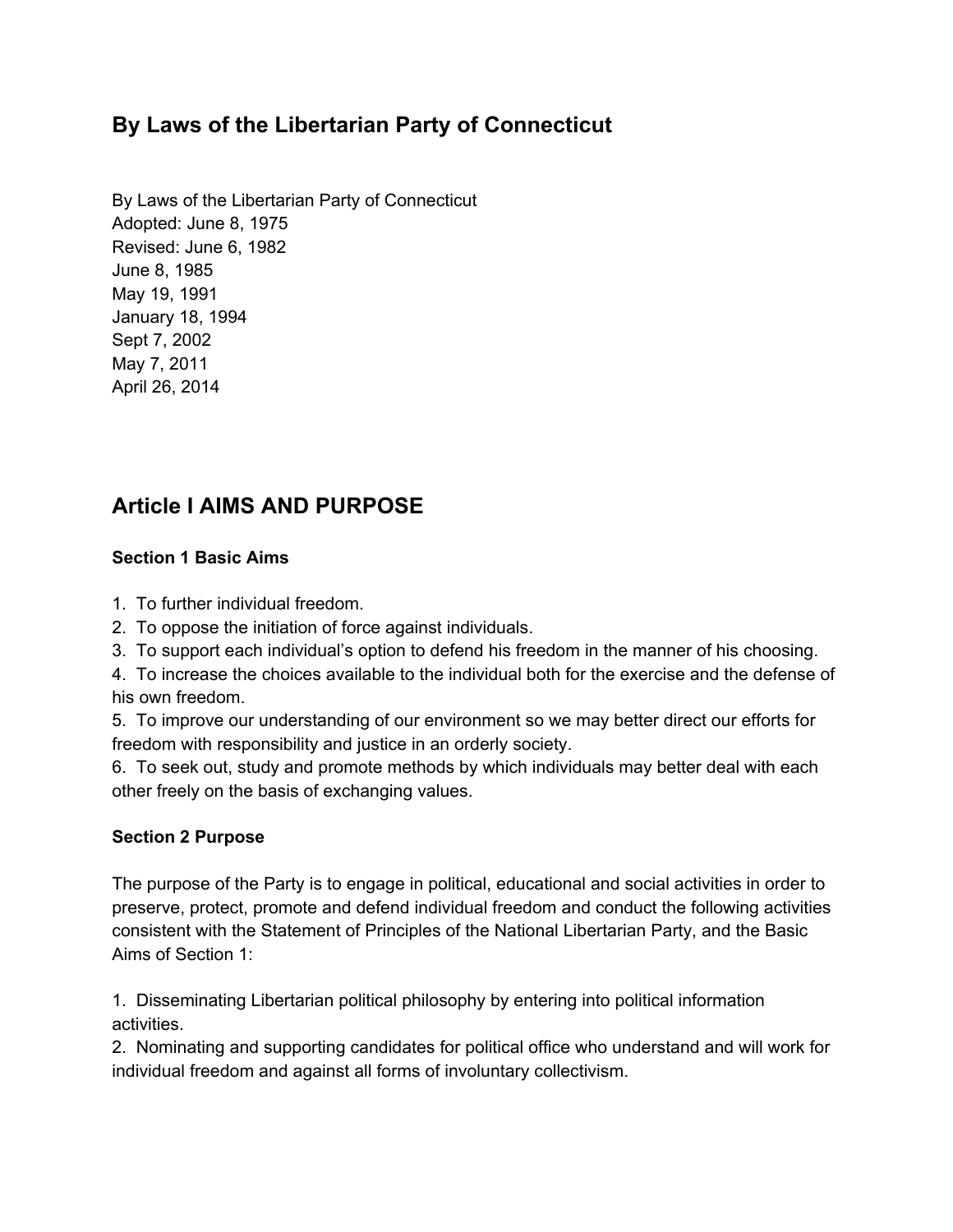3. Cooperating with other organizations to achieve the goals set forth in the Principles and Basic Aims.

4. To take any peaceful action available to reduce coercive acts, particularly by government, and thereby to increase the freedom of choice available to the individual.

5. To improve opportunities for self-determination and to increase the options available to the individual for his own self defense. It is the intent herein that the Party shall be operated with minimum recourse to democratic voting, representation by area or class, or any other system which would require an individual to act against his will or to submit unwillingly to someone else's will.

# **Article II MEMBERSHIP**

# **Section 1 Membership Categories**

There shall be two classes of membership, Member and Associate Member. An individual may become a Member or an Associate Member of the Party by fulfilling the following requirements:

- 1. Making application
- 2. Agreement with the Aims and Purpose of Article I

3. Signing the following statement "I hereby certify that I do not believe in or advocate the initiation of force to achieve political, social, or economic goals." To become a Member, an individual must also be a resident of the State of Connecticut and have paid the appropriate dues.

# **Section 2 Dues**

Each Member shall be subject to annual dues as established by a two-thirds vote of the State Central Committee. There shall be no dues for Associate Members, but they may be charged for services.

# **Section 3 Categories of Membership**

Each Member shall be eligible to serve either as a State Central Committee Member or as a Judicial Committee Member, and have all rights of Associate Membership. Categories of Members for dues purposes shall be established by a two-thirds vote of the State Central Committee. Each Associate Member shall be eligible to be appointed to committees or to join and represent ad hoc committees or organizations, and to be appointed as a Delegate to the LP National Convention.

# **Section 4 Voting Rights**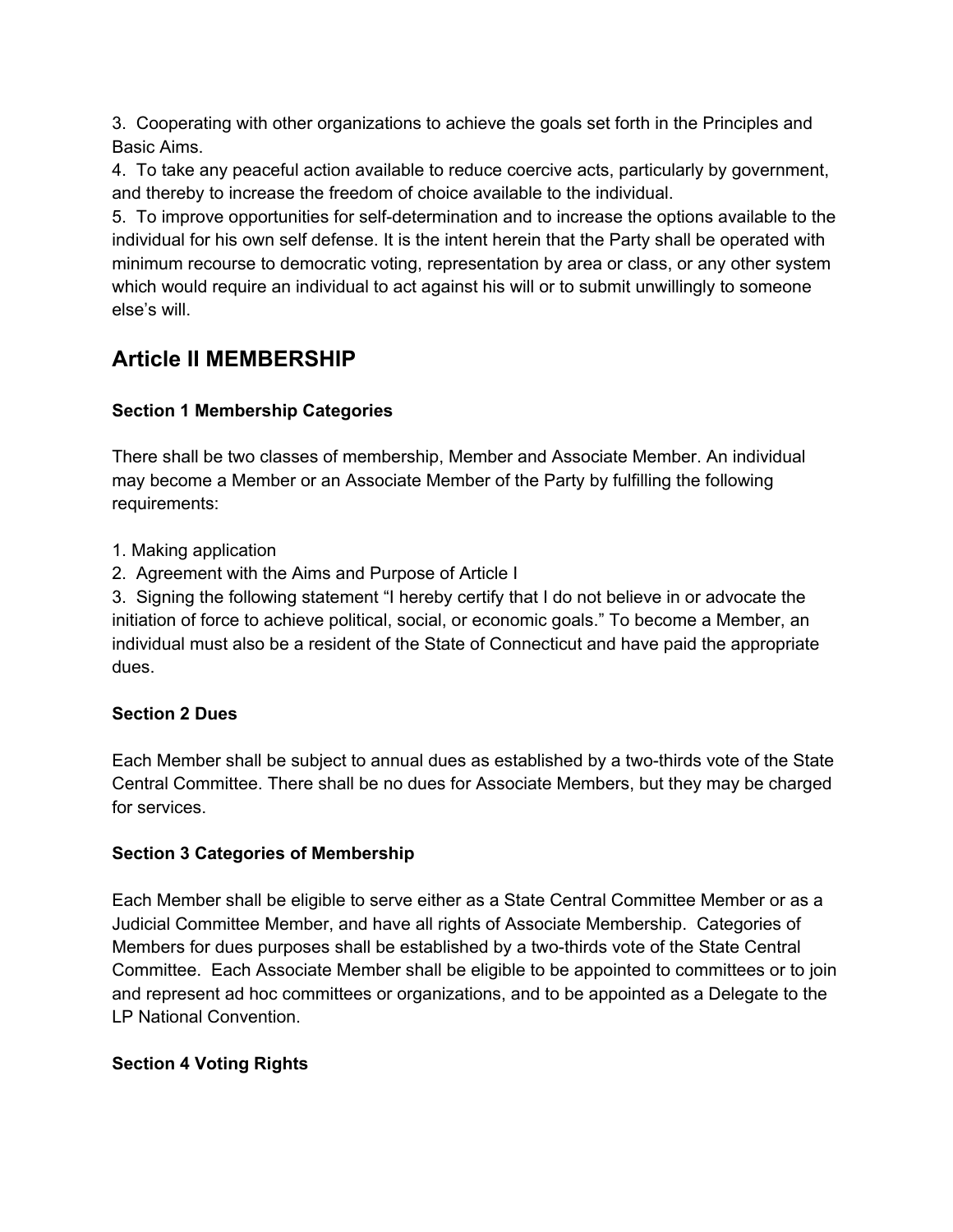All Members are eligible to vote in person or by proxy where allowed under Article V, Meetings. Associate Members do not have voting rights at meetings, but do have voting rights on committees to which they have been appointed per Section 3.

# **Section 5 Resignation and Suspension**

1. Any Member or Associate Member may resign at any time providing he has delivered any Party property in his possession to an officer of the Party.

2. The State Central Committee may suspend a Member for failure to maintain all of the qualifications of membership by a vote of two-thirds of the full committee.

3. Notification of suspension shall be delivered to the suspended member who shall then have fifteen days to appeal to the Secretary. If no appeal is filed the membership shall be terminated.

4. Appeal of suspension shall be delivered by the Secretary to the Judicial Committee who shall hold a hearing concerning the suspension. Following the hearing, the Judicial Committee shall rule to either terminate or to continue the member in good standing, but, until the ruling to terminate is delivered to the Secretary, the member shall continue as a member of the Party.

# **Section 6 Roster**

A roster of members and their classes and categories shall be maintained by the Secretary. The official roster shall be published containing only those member's names who have given their written consent to be included.

# **Section 7 Derivative Membership**

Membership in the party shall not serve to automatically enroll anyone in any other group including the national Libertarian Party without his prior and continuing consent as well as the consent of that group.

# **Section 8 Party Property**

All work done under the auspices of the LPCT, whether or not making use of Party resources and materials, becomes the property of the LPCT and must be surrendered upon resignation, suspension, or termination, although the Party may, at the discretion of the SCC, transfer said ownership at any time.

# **Article III ORGANIZATION**

# **Section 1 State Central Committee**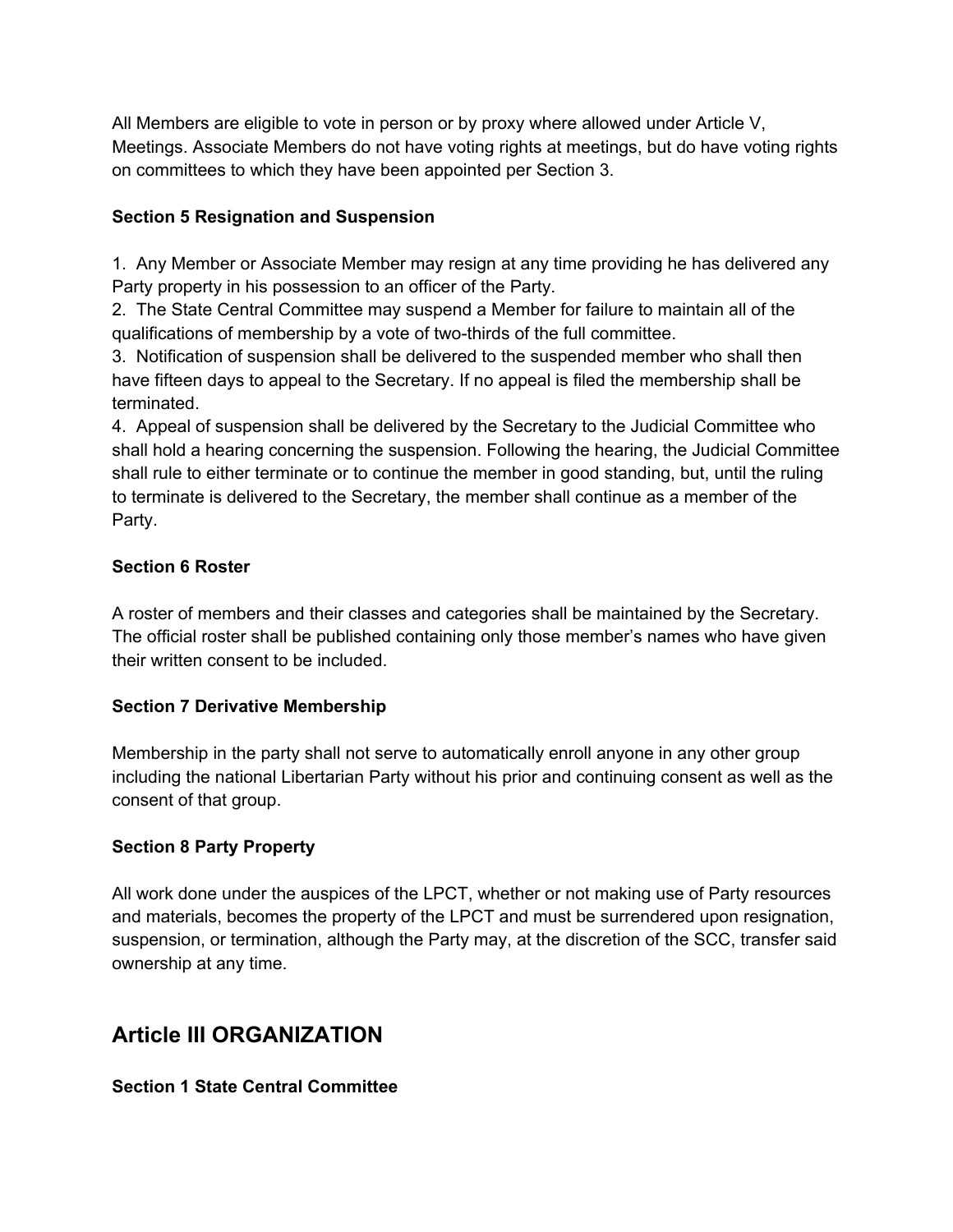The State Central Committee shall consist of from 10 to 40 Members with the exact number and membership determined at each annual party convention. It shall be vested with the management of the affairs of the Party. It shall:

1. Establish rules for its own operation.

- 2. Meet at least quarterly (every 3 months).
- 3. Select officers annually and be empowered to terminate any officer for cause.
- 4. Administer the affairs of the Party.
- 5. Establish committees or recognize an existing group as a committee for particular purposes.
- 6. Recognize and cooperate with Libertarian ad hoc organizations.
- 7. Accept resignations, select successors and fill any vacancies in offices or committees.
- 8. Select delegates to any convention or meeting unless a Party Convention or Special Party Meeting makes such selection.

# **Section 2 Officers**

The Officers of the Party shall be a Chairman, Vice Chairman, Secretary, and Treasurer, except that the State Central Committee may divide the responsibilities of any office and adjust the titles accordingly. Officers shall be selected by the newly-formed SCC at each convention, for a term ending at the conclusion of the following convention. Any vacancies between conventions may be filled by the SCC, except that in the case of termination of the Chair, the Vice-Chairman shall be immediately vested in this office, to be reviewed by the SCC at the next regular SCC meeting. Should the Chairman be terminated, and no Vice Chairman is currently serving, this office will devolve next to the Secretary, then Treasurer, then other SCC members by seniority, until reviewed at the next SCC meeting. Unless the SCC acts to change them, the basic responsibilities of office shall be:

1. Chairman To preside over all party business and to represent the Party in all public appearances, unless delegated by the Chairman or the SCC to another individual.

2. Vice-Chairman - To assist in the duties of the Chairman, and to perform those duties in the absence of the Chairman, or when so instructed by the Chairman.

3. Secretary - To maintain meeting minutes and provide those minutes as instructed, and to assist the Chairman by providing Parliamentary advice and guidance.

4. Treasurer - To maintain the finances and assets of the party and to make all required and requested financial reports.

# **Section 3 Judicial Committee**

The Judicial Committee shall consist of 6 Members, with two chosen at each annual convention for a three year term. Members shall not also be members of the State Central Committee or its committees but may serve on a Platform Committee or a Bylaws Committee. It shall establish rules for its own operation. It shall hold hearings and render decisions on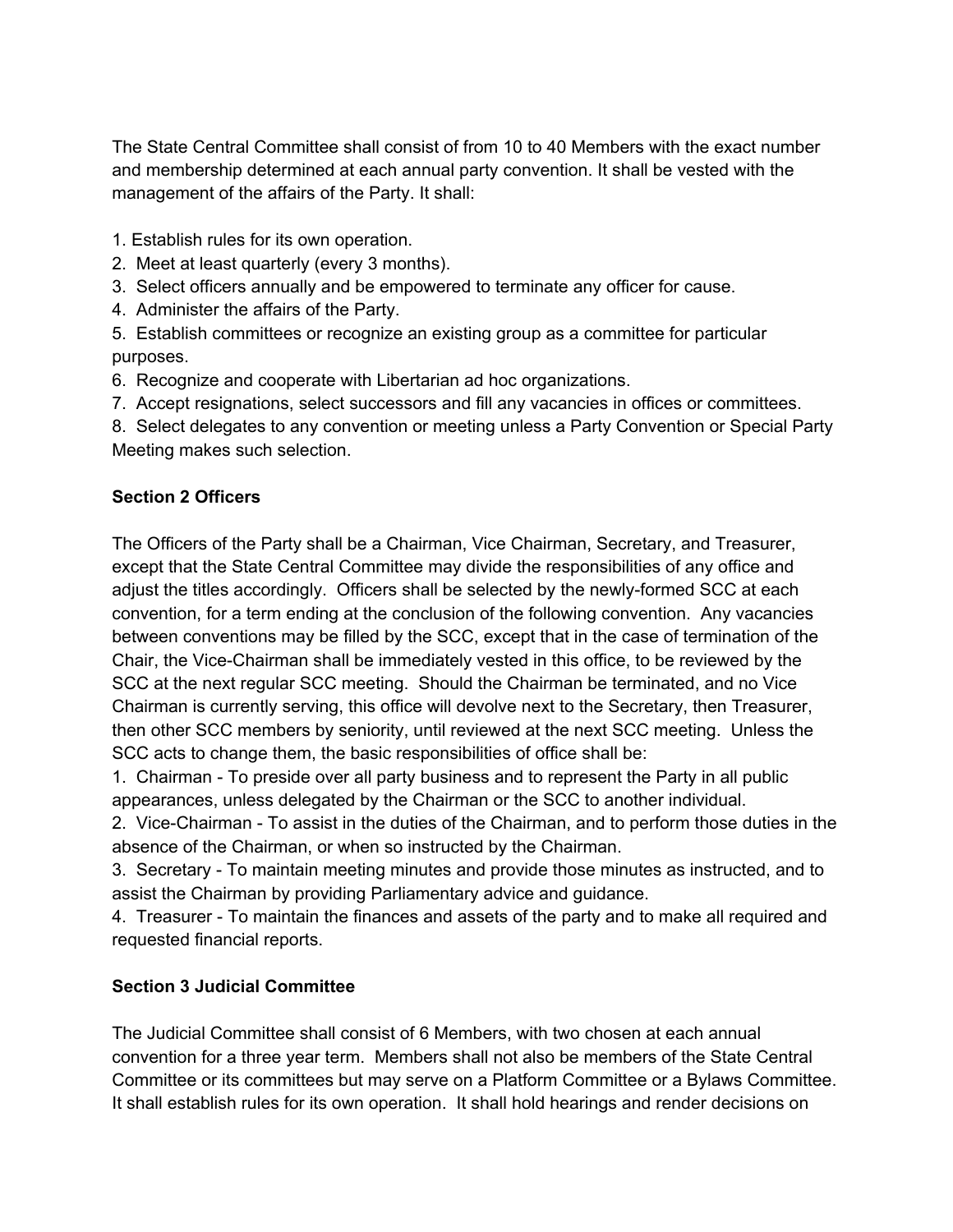any official action of the Party, officers, or a committee, whenever requested by three or more Members. The Judicial Committee formed under these Bylaws shall also act as the official Judicial Committee of local Town Committees unless a Town Committee has specific provisions otherwise in its Bylaws. If such action is found to be in conflict with any part of the Bylaws, such action shall be declared null and void. To stand for election to the Judicial Committee, a person must have been a Member of the LPCT for at least 6 years, and be a current member, or have been a member for at least 2 years and have been a member of the National LP or an LP affiliate in a different State or Country for at least 4 years, not counting any period of overlap.

# **Section 4 Committees**

Committees may be established for particular functions by either the State Central Committee or the Party at an Annual Convention or Special Meeting. Such committees shall be answerable to the body which established it. All committees, except those established by the By Laws, shall be automatically dissolved upon adjournment of the Annual Convention unless specifically renewed.

# **Section 5 Ad Hoc Organizations**

Libertarian ad hoc organizations are recognized as a valuable function and may be organized on a regional basis or for any other purpose consistent with these By Laws providing there is full and free exchange of such ideas, discussions and projects with the State Central Committee. To receive mailings each organization shall appoint a person for liaison and register with the Secretary.

# **Section 6 Spokesmen**

Spokesmen for the Party shall be designated by the State Central Committee with such limitations as deemed appropriate. Such designation shall in no way serve to limit any individual's or group's freedom of expression providing they properly identify themselves and do not imply Party endorsement.

# **Section 7 Representation**

Representation by any member on behalf of any other member shall be valid only if there is a written, signed agreement between them. Any member may represent the principles, ideas or concepts of Libertarianism from his own point of view, but shall not purport to represent any other person or group without the required consent of each and every person so represented. The selection of a member to perform an official function for the Party shall not serve to relieve him in any way from the requirements of this section.

# **Section 8 Campaigns**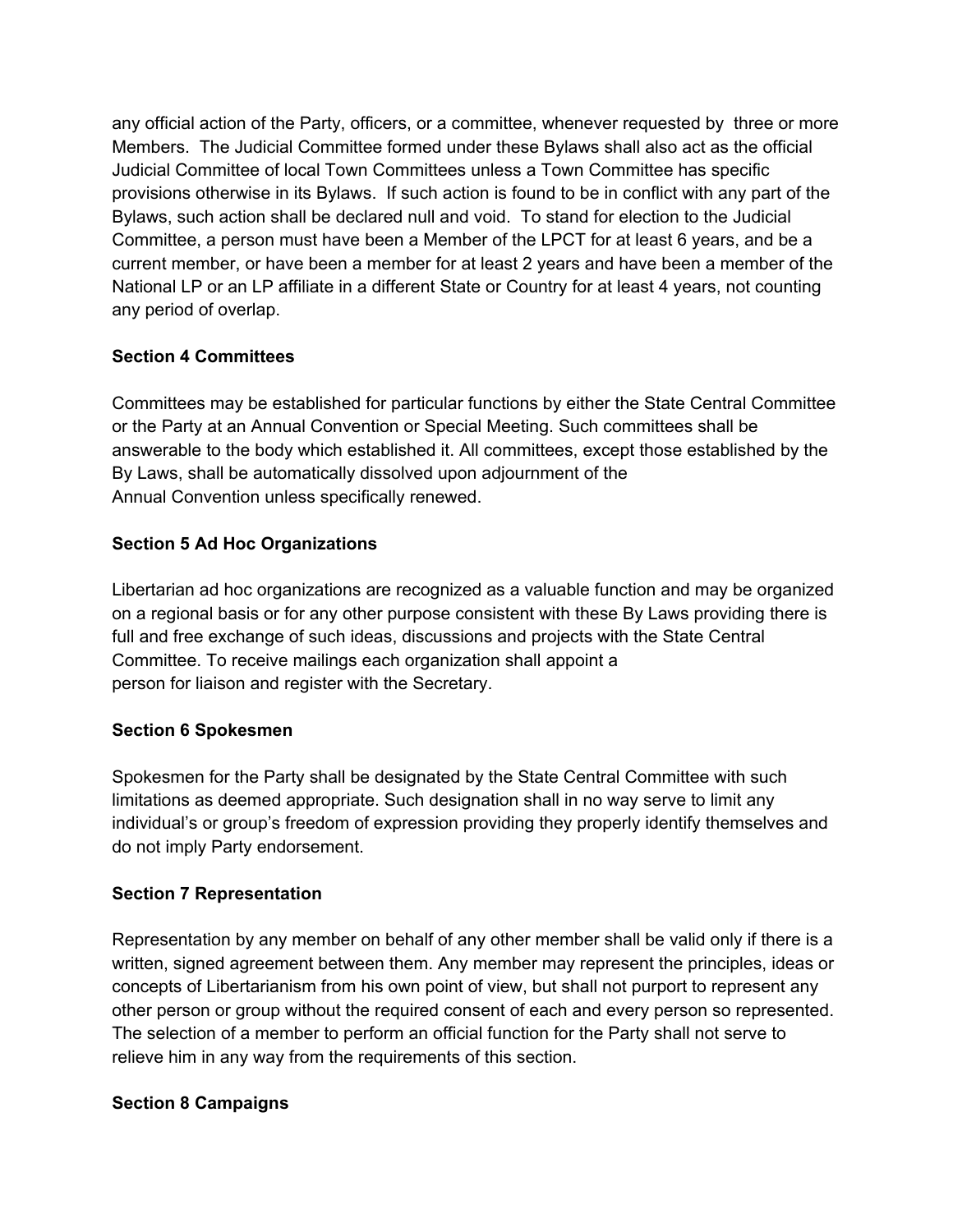Political campaigns may be operated under section 4 or 5 above, at the discretion of the candidates and the State Central Committee. It is intended that each candidate will organize, finance and operate his own campaign.

#### **Section 9 Town Committees**

The State Central Committee shall have the authority to approve the By Laws of a single Town Committee in each town in the state. Once established, that Town Committee shall have the sole authority to nominate candidates for any municipal office or state legislative office when the jurisdiction of such district lies entirely within the geographic borders of the town that town committee serves.

Local affiliates may also select officers to carry out functions according to their own needs and discretion, including, but by no means limited to, the purposes outlined in Sections 1 and 2 of Article I established by these bylaws. Only those registered to vote as Libertarians in the town in question shall be members of that Libertarian Town Committee. Officers in a Town Committee must be dues paying members in the Libertarian Party of Connecticut.

If a local affiliate's bylaws don't provide for a parliamentary procedure, Robert's Rules of Order Revised shall be the default procedure, and these committees may reserve the right to suspend these rules upon a 2/3 vote in any proceeding.

# **Article IV SELECTIONS**

# **Section 1 State Central Committee**

The State Central Committee shall be selected at the Annual Convention. The State Central Committee members must be current members of the Libertarian Party for a minimum of one year. The Secretary shall submit a listing of all Members with the number of meetings each attended since the last annual convention. Attendance shall include the Convention, Special Party Meetings, State Central Committee meetings and such other committee meetings or functions as the State Central Committee has designated in advance. The Convention shall vote to establish the numerical size of the Committee. Those Members who have the highest attendance record and express a willingness to serve shall be declared selected as members of the Committee until the conclusion of the next annual convention. Any member of the State Central Committee who is absent for 3 consecutive meetings is automatically removed as a member of the State Central Committee.

# **Section 2 Officers**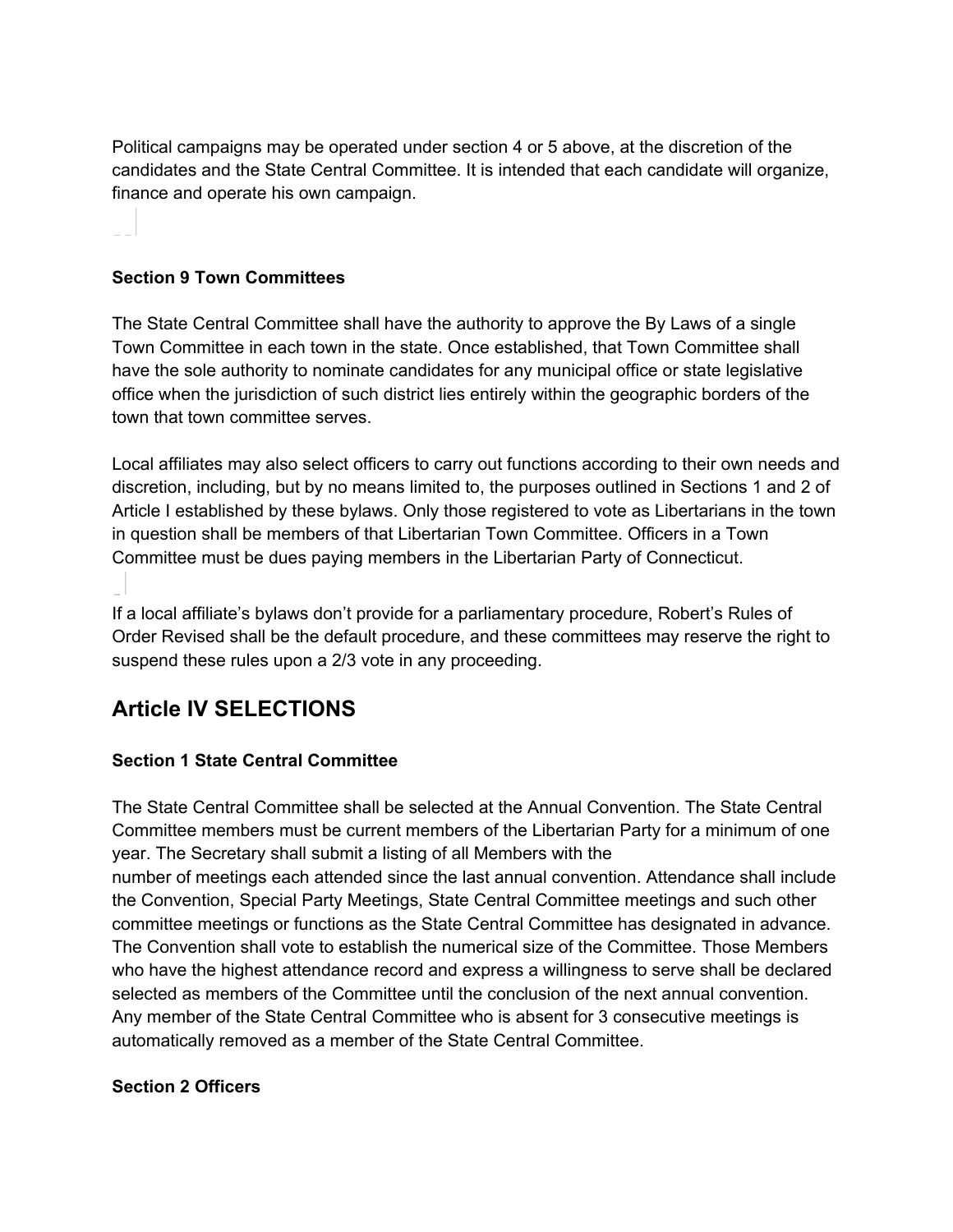Officers shall be selected by the State Central Committee from amongst its membership, immediately following each convention. If there is more than one nominee for each office, the selection shall be made on a graded system in which each Committeeman rates each nominee for his ability in that office on a scale of 0 to 10. The nominee receiving the highest total tally shall

be declared selected, subject to any further requirements established by the Committee in its Rules.

# **Section 3 Judicial Committee**

The Judicial Committee members shall be selected at the Annual Convention to fill any vacancies.

# **Section 4 Committees**

Committees shall have members selected by the body which established the committee in accordance with that body's rules.

# **Section 5 Ad Hoc Organizations**

Ad hoc organizations shall select their members according to such rules as they may establish.

# **Section 6 Eligibility Requirements**

No one shall serve as a member of the State Central Committee, an officer of the Libertarian Party of Connecticut, or an officer of a local affiliate unless he or she is registered to vote as a Libertarian in the State of Connecticut.

# **Article V MEETINGS**

# **Section 1 Conventions**

Annual Conventions shall be called by the State Central Committee. Special Party Meetings may be called by the Chairman, the State Central Committee or by 10% of the Members. Such Special Party Meetings may undertake any function authorized for conventions under the provisions of these By Laws.

# **Section 2 State Central Committee**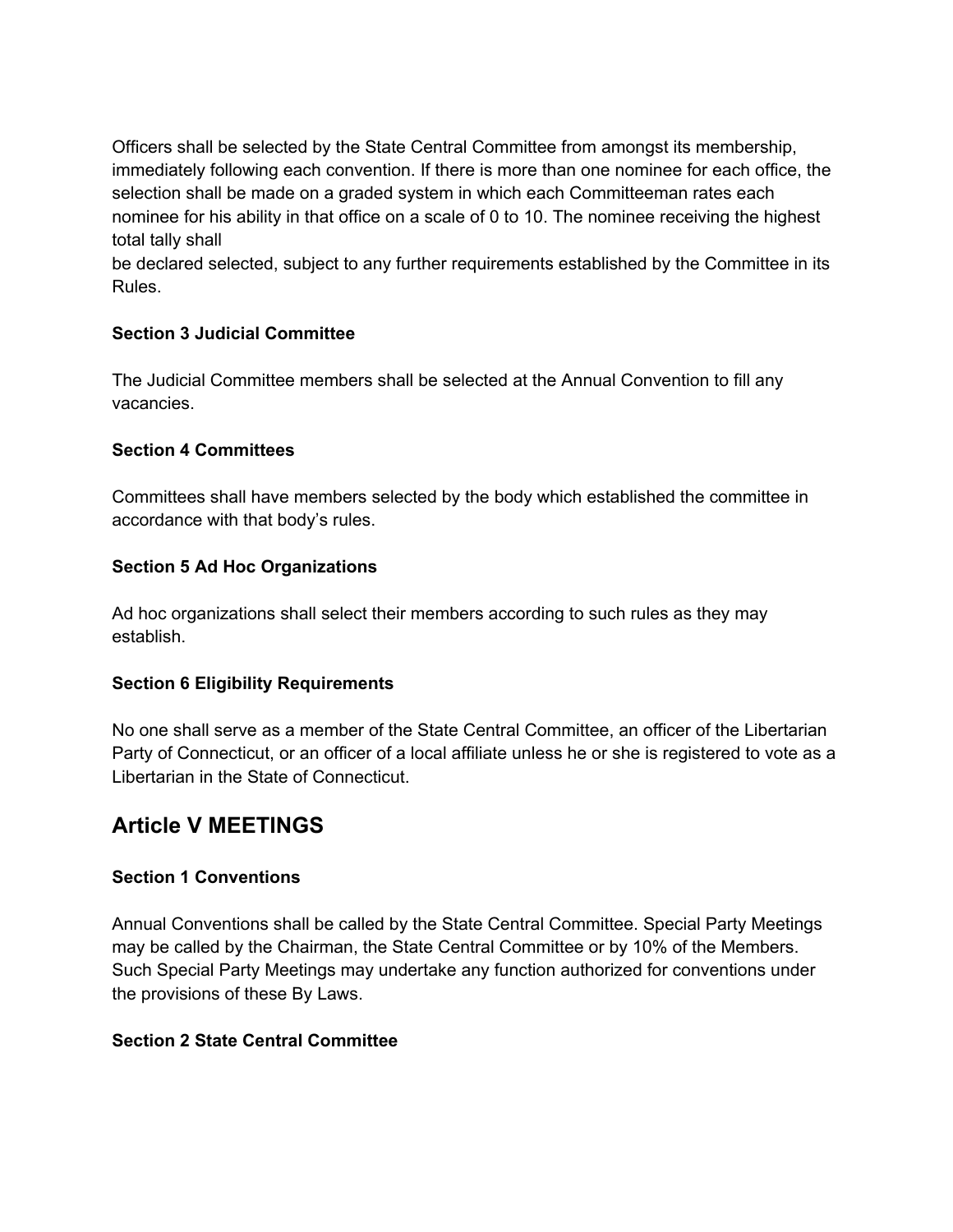State Central Committee meetings shall be held on a regular basis with all Members advised of the time, place, and agenda. SCC meetings may be conducted in any manner chosen by the SCC, to include physical meetings, telephone conference, and online formats. It is the responsibility of the presiding officer to ensure that a quorum is present, and to sufficiently ensure the identity of each participant. It is prefered that, when a physical meeting is held, arrangements be made to allow participation by non-SCC members via distance methods.

# **Section 3 Notice**

Notice of all meetings shall be posted on the LPCT website or provided to each Member at least two weeks prior to the meeting except that notice of Conventions and Special Party Meetings shall be provided to each member at least thirty days in advance. No commitments shall be made on any matter not specifically included in the notice. The SCC will determine the method of notification.

# **Section 4 Proxies**

Proxies will be accepted as a means of free market representation at any Party Meeting or convention and shall have the same effect as the individual's presence unless modified by the proxy agreement. Each proxy shall be signed and dated and available at the meeting for which it is being used. Proxies are to be written so that any member may contract with another member who will be his free market representative and will act for him under any mutually agreeable conditions. If more than one proxy is presented for action on behalf of the same member and for the same issue, the one baring the most recent date shall be valid. If the member is present he may act on his own behalf and the proxy will not then be in effect. The use of a proxy shall be

noted on the attendance record, including the member's name and the person to whom the proxy was given.

# **Section 5 Attendance Records**

The Secretary shall maintain a record of attendance of all meetings.

# **Section 6 Nominations**

During the nominating process self nominations shall take precedence and seconding is not required.

# **Section 7 Observers**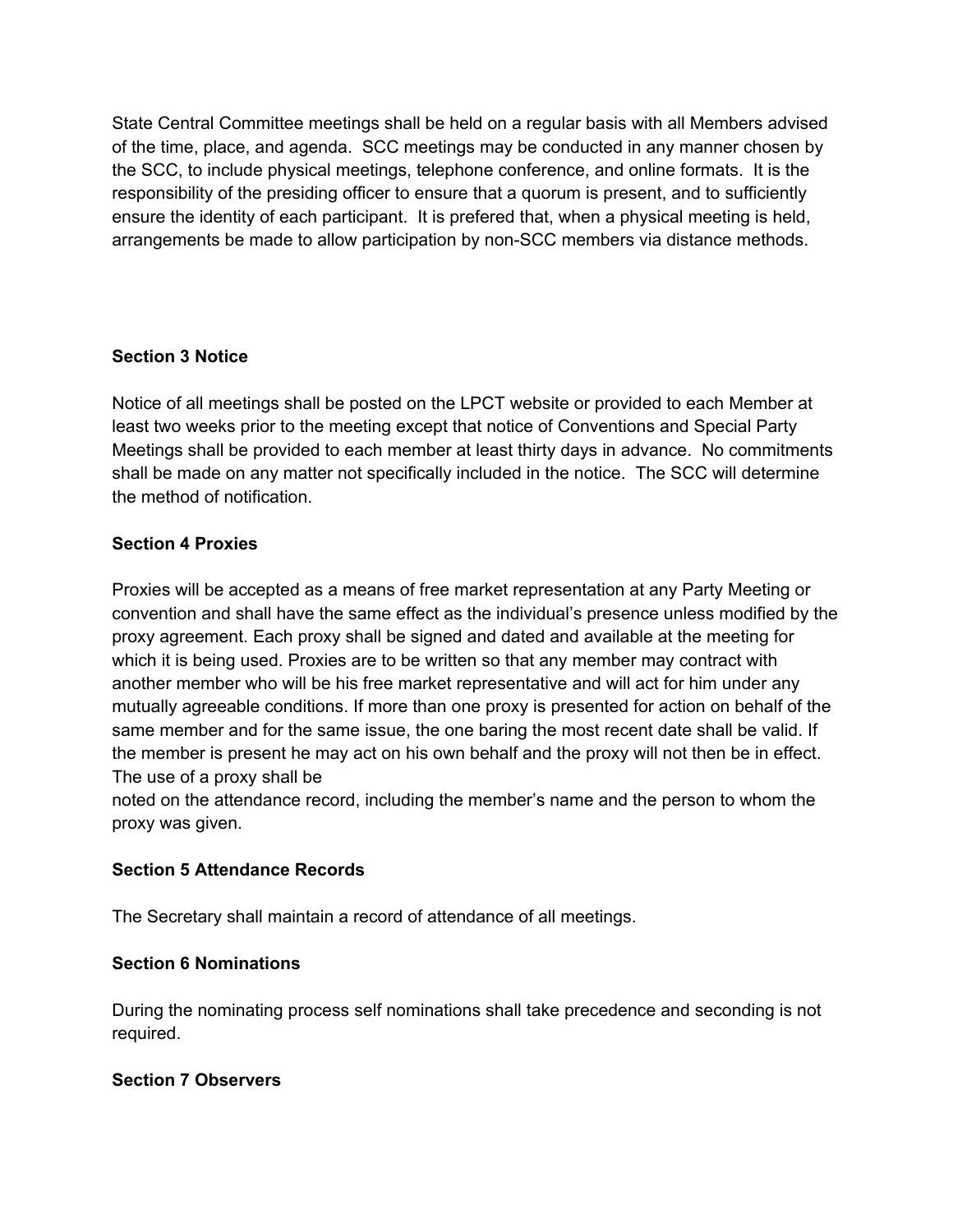Observers (non-members) may attend any Party Meeting or convention, but they may participate in discussions only if requested of the chair in advance and with the permission of the members present. Observers may be excluded from any committee meetings if one third of its members so votes.

#### **Section 8 Quorums**

A quorum for the State Central Committee shall be one half of its membership, not counting vacancies. A quorum for a Party Convention or Special Party Meeting shall be one half the delegates, including those represented by proxy, or ⅔ the delegates present at the opening of the Convention, whichever is greater. A quorum for the Judicial Committee shall be two-thirds of its membership.

# **Article VI FINANCES**

#### **Section 1 Dues**

Annual dues will be applied to the operation of general Party administration expenses at the discretion of the State Central Committee.

#### **Section 2 Activities**

Each Committee, Ad hoc organization or Campaign shall be responsible for financing its own operation.

#### **Section 3 Notices**

Notice of Special Party meetings shall be financed by the treasury only if requested by the Chairman, the State Central Committee or by 20% of the membership. If such meeting is requested by less than 20% of the Members, they shall finance the mailing themselves.

#### **Section 4 Authorization**

Appropriations and other financial transactions shall be in accordance with the rules established by the State Central Committee.

# **Article VII CONVENTION RULES**

# **Section 1 Offices**

The incumbent Party Chairman and Secretary shall be chairman and secretary respectively of the Convention.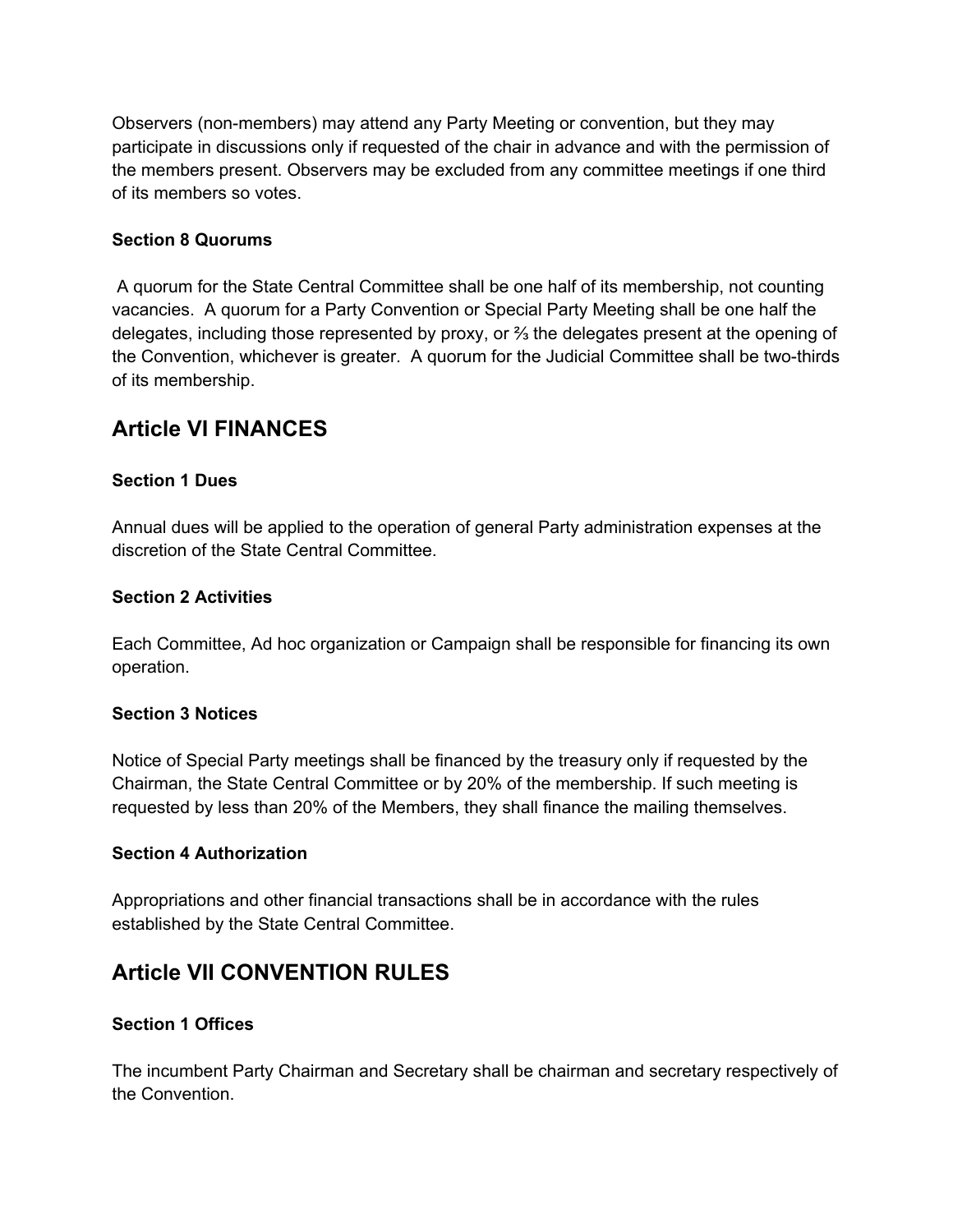# **Section 2 Procedure**

Robert's Rules of Order Revised shall be the parliamentary authority for all matters of procedure not specifically covered by the By Laws.

#### **Section 3 Agenda**

The agenda shall be established by the State Central Committee and included in the notification of the convention. It shall consist of at least the following:

# 1. Minutes of Previous Convention

2. Treasurer's Report

3. Secretary to present the listing of members willing to serve on the State Central Committee with their attendance records of the previous year.

4. Determination of the size of the State Central Committee (10 to 40 Members) and announcement of Members thus selected.

5. Selection of Judicial Committee members (2 for a 3 year term plus any vacancies to be filled). A majority vote of the delegates can change the order of the agenda.

#### **Section 4 Delegates**

Only delegates may vote on convention business. To be a delegate, a person must have been a Member continuously from 30 days prior to the state of the convention until the day the convention finishes. If a person's membership expires during the convention, then that person will lose their delegate status. A person must further register with the Secretary of the Convention as a delegate, either in advance or at the convention, and must pay any fee as the SCC shall establish.

# **Section 5 Voting**

The establishing of the size of the State Central Committee; the selection of Judicial Committee members; the endorsement of candidates for office, and the establishment of committees and their membership; all shall require a majority vote.

# **Section 6 Amendments**

The By Laws may be amended one section at a time in accordance with the requirements of Article XI: Amendments.

#### **Section 7 Platform**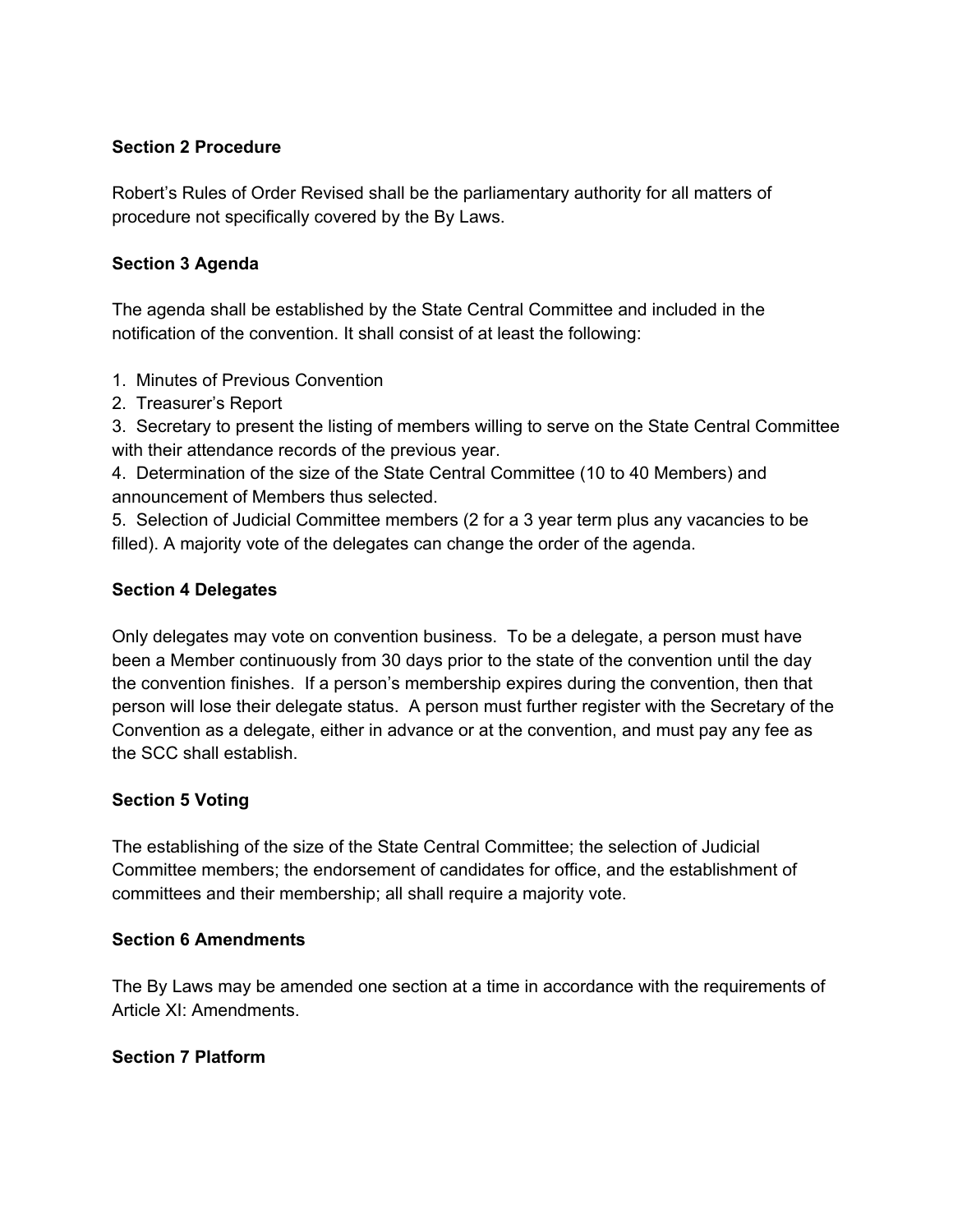The Platform may be amended at a convention by a ⅔ vote upon recommendation from the SCC or a special committee established for this purpose, or by motion from the floor. Any proposals except those from the floor will be considered one plank at a time and will receive an up-down vote, with amendments considered only if the initial up-down vote fails.

# **Section 8 Challenges**

Any action of the Convention may be challenged in writing during the Convention as being in conflict with the By Laws. Such challenge shall be signed by the challenging delegates and delivered to the Secretary who will refer it to the Judicial Committee for a decision. If the challenge is upheld the challenged action shall be null and void, but can be reinstated by a three-fourths vote of the Convention.

# **Section 9 Rescinding Actions**

Any actions of the State Central Committee may be rescinded or modified by a two-thirds vote upon a motion from the floor.

# **Article VIII STATE LAW**

At such time as the Party qualifies to be placed on the Connecticut ballot for all ballot positions without petitioning, or for major party status in the state of Connecticut, the by-laws shall be reviewed for conformity with the provisions of election laws. To carry this out, a bylaws committee shall be formed by the SCC, and a Special Special Party Meeting shall be held. This meeting will conform to all the rules governing Special Party Meetings, except that in order to be a delegate to the Special Special Party Meeting, a person must have been a member of the LPCT or of the national Libertarian Party for a minimum of one year, continuously, prior to the date of the meeting, and must have remained a member until the date of the meeting.

# **Article IX SECESSION**

The Party may withdraw affiliation with the National Libertarian Party by resolution and by amending Article I, Section 2 of the By Laws, in accordance with Article XI Amendments

# **Article X DISSOLUTION**

The Party may dissolve itself upon unanimous recommendation of the State Central Committee and a three -quarter vote to dissolve at a Convention or Special Party Meeting. In the event of the approval of a dissolution, the State Central Committee shall wind up the affairs of the party and shall distribute all of the assets to other organizations which uphold the principles upon which this Party is formed.